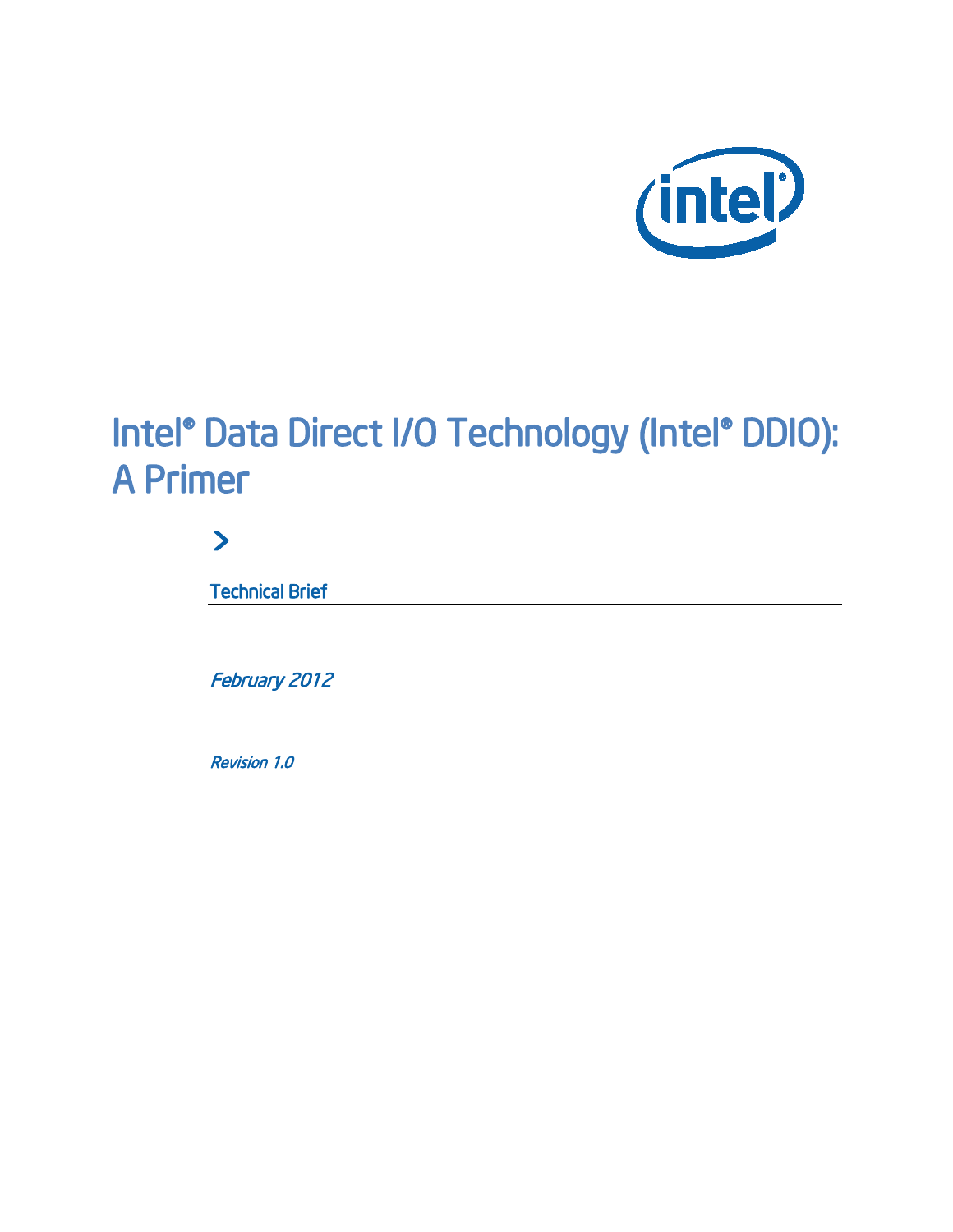## **Legal Statements**

INFORMATION IN THIS DOCUMENT IS PROVIDED IN CONNECTION WITH INTEL PRODUCTS. NO LICENSE, EXPRESS OR IMPLIED, BY ESTOPPEL OR OTHERWISE, TO ANY INTELLECTUAL PROPERTY RIGHTS IS GRANTED BY THIS DOCUMENT. EXCEPT AS PROVIDED IN INTEL'S TERMS AND CONDITIONS OF SALE FOR SUCH PRODUCTS, INTEL ASSUMES NO LIABILITY WHATSOEVER AND INTEL DISCLAIMS ANY EXPRESS OR IMPLIED WARRANTY, RELATING TO SALE AND/OR USE OF INTEL PRODUCTS INCLUDING LIABILITY OR WARRANTIES RELATING TO FITNESS FOR A PARTICULAR PURPOSE, MERCHANTABILITY, OR INFRINGEMENT OF ANY PATENT, COPYRIGHT OR OTHER INTELLECTUAL PROPERTY RIGHT.

A "Mission Critical Application" is any application in which failure of the Intel Product could result, directly or indirectly, in personal injury or death. SHOULD YOU PURCHASE OR USE INTEL'S PRODUCTS FOR ANY SUCH MISSION CRITICAL APPLICATION, YOU SHALL INDEMNIFY AND HOLD INTEL AND ITS SUBSIDIARIES, SUBCONTRACTORS AND AFFILIATES, AND THE DIRECTORS, OFFICERS, AND EMPLOYEES OF EACH, HARMLESS AGAINST ALL CLAIMS COSTS, DAMAGES, AND EXPENSES AND REASONABLE ATTORNEYS' FEES ARISING OUT OF, DIRECTLY OR INDIRECTLY, ANY CLAIM OF PRODUCT LIABILITY, PERSONAL INJURY, OR DEATH ARISING IN ANY WAY OUT OF SUCH MISSION CRITICAL APPLICATION, WHETHER OR NOT INTEL OR ITS SUBCONTRACTOR WAS NEGLIGENT IN THE DESIGN, MANUFACTURE, OR WARNING OF THE INTEL PRODUCT OR ANY OF ITS PARTS.

Intel may make changes to specifications and product descriptions at any time, without notice. Designers must not rely on the absence or characteristics of any features or instructions marked "reserved" or "undefined". Intel reserves these for future definition and shall have no responsibility whatsoever for conflicts or incompatibilities arising from future changes to them. The information here is subject to change without notice. Do not finalize a design with this information.

The products described in this document may contain design defects or errors known as errata which may cause the product to deviate from published specifications. Current characterized errata are available on request.

Contact your local Intel sales office or your distributor to obtain the latest specifications and before placing your product order.

Intel, Xeon, and the Intel logo are trademarks of Intel Corporation in the U.S. and/or other countries.

\*Other names and brands may be claimed as the property of others.

Copyright © 2012 Intel Corporation. All rights reserved.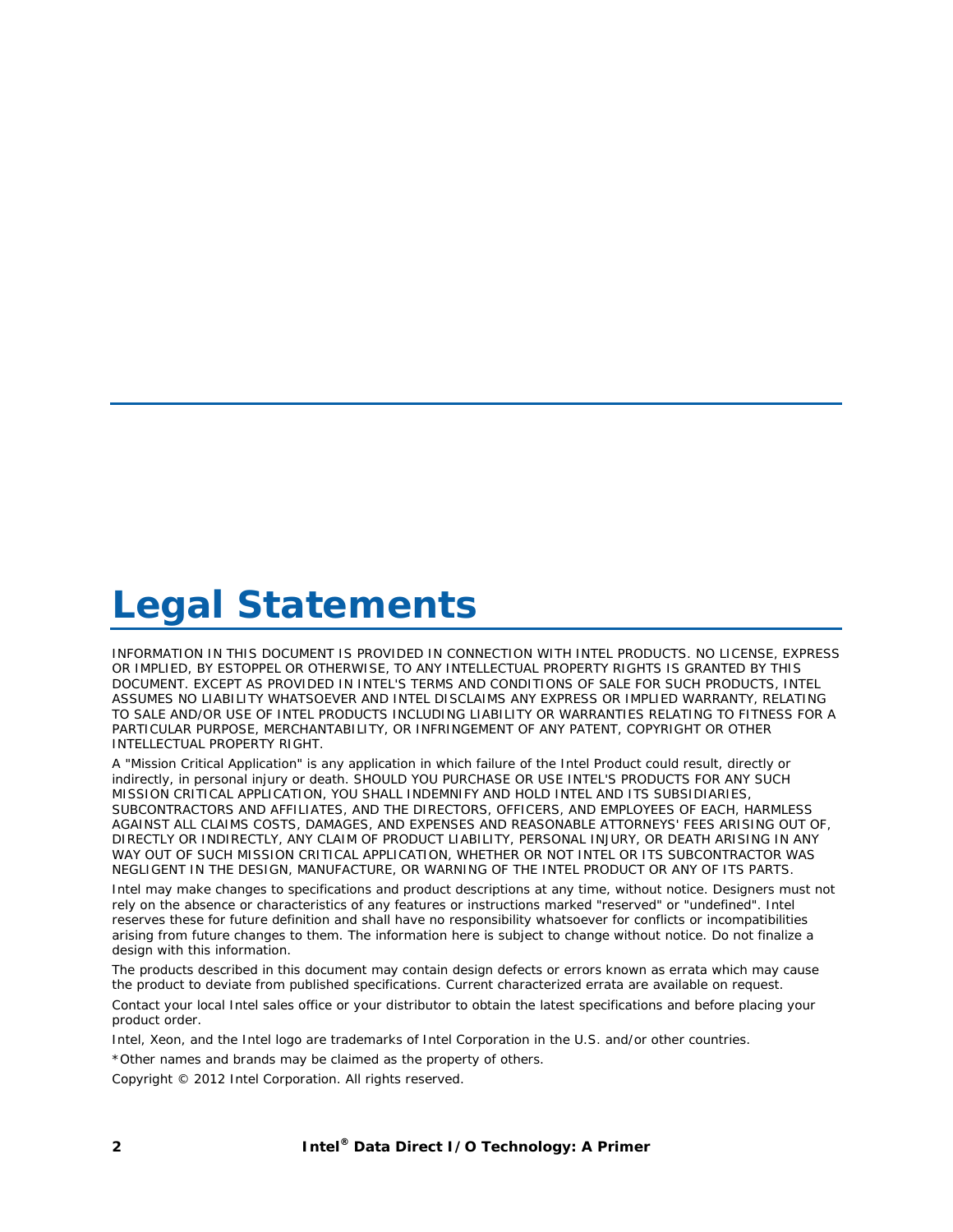# **Contents**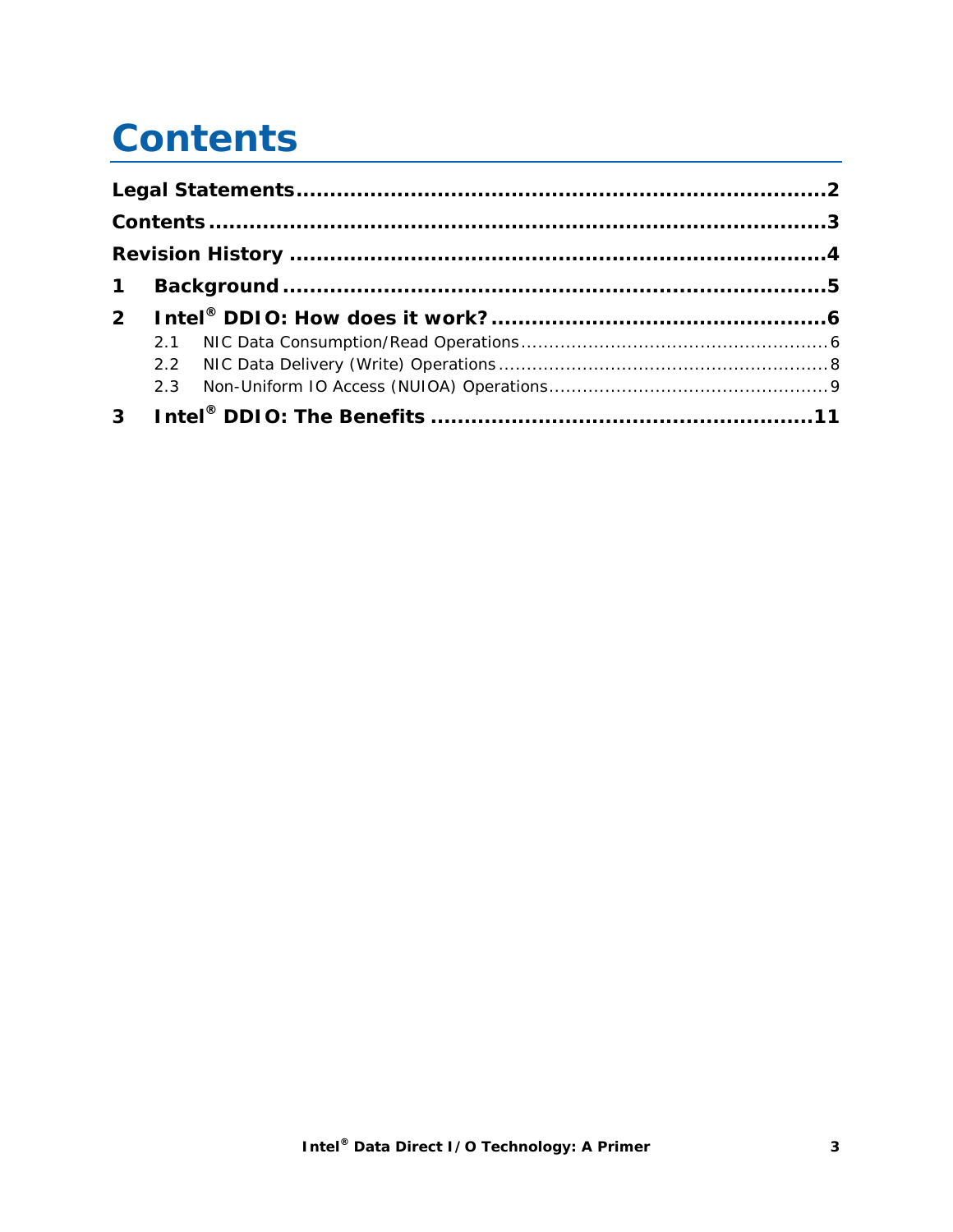# **Revision History**

| Date          | <b>Revision</b> | <b>Description</b> |
|---------------|-----------------|--------------------|
| February 2012 |                 | Initial release.   |
|               |                 |                    |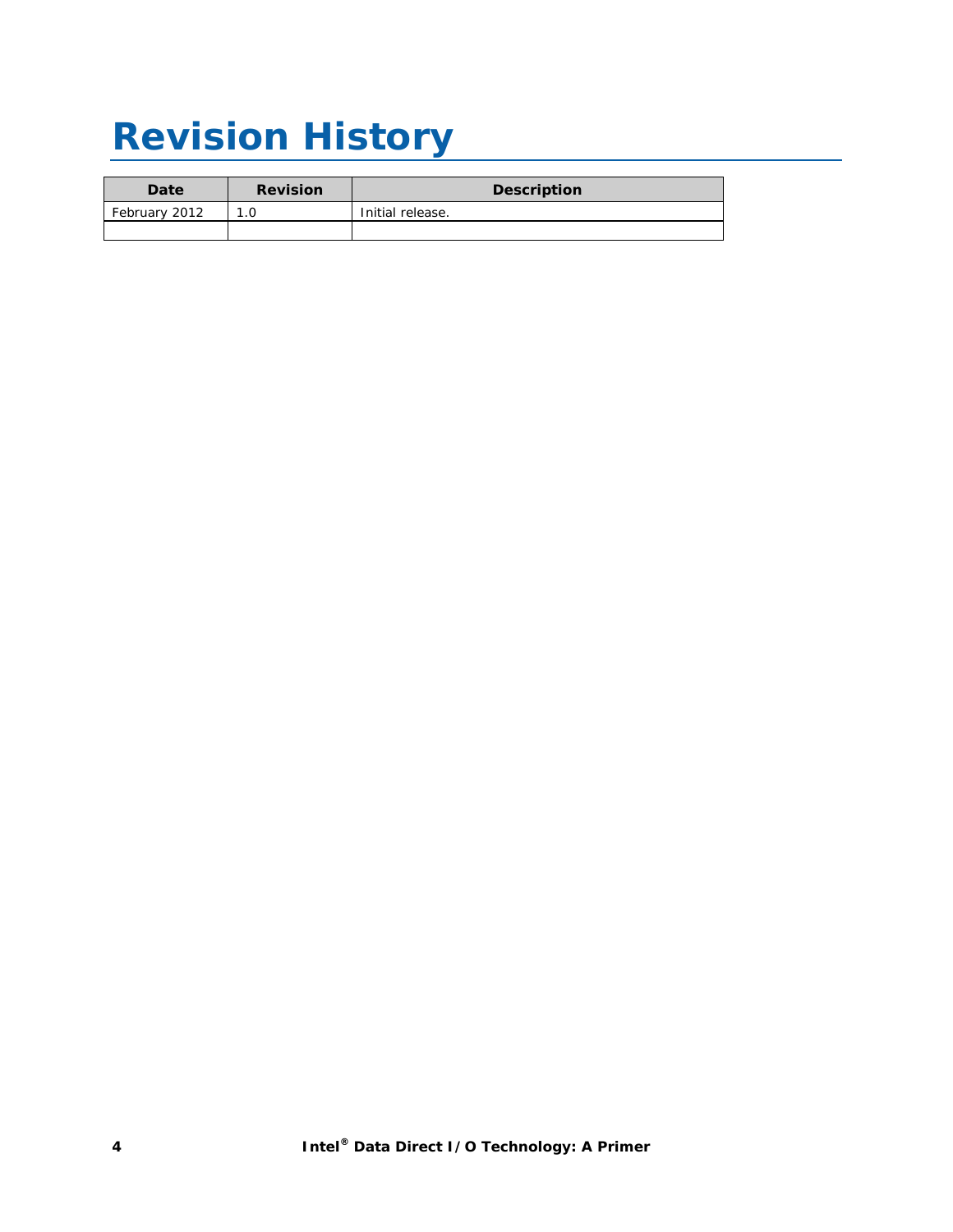# **1 Background**

Data center bandwidth requirements continue to rise, driven by growth in server virtualization, unified data and storage networking, and other bandwidth-intensive applications. Many IT organizations are deploying 10 Gigabit Ethernet (10 GbE) to meet these increasing needs. While 10 GbE provides greater, more cost-effective bandwidth, it also places a greater burden on server resources. This is a result of architecture and design decisions made when I/O was slower and processor caches were small. For that environment, it was reasonable for systems to be designed in such a way that the main memory was the primary destination and source of I/O data rather than the scarce resource of cache. This resulted in I/O data transfers requiring many "forced" trips to the memory subsystem for data consumed and delivered by I/O devices. It also kept the cache free of I/O data not currently needed by the CPU. These trips loaded the memory subsystem up to five times the link speeds, forcing the CPU and the I/O subsystem to run slower and consume more power.

The environment has changed; the Intel® Xeon® processor E5 product family supports up to 20 MB last-level cache, so cache resources are no longer scarce. With Intel® Data Direct I/O Technology (Intel DDIO), Intel has updated the architecture of the Intel Xeon processor to remove the inefficiencies of the classic model by enabling direct communication between Intel Ethernet controllers and adapters and host processor cache. Eliminating the frequent visits to main memory present in the classic model reduces power consumption, provides greater I/O bandwidth scalability, and lowers latency. Intel® DDIO is a platform technology that enables I/O data transfers that require far fewer trips to memory (nearly zero in the most optimal scenarios). In doing so, Intel DDIO significantly boosts performance (higher throughput, lower CPU usage, and lower latency), and lowers power.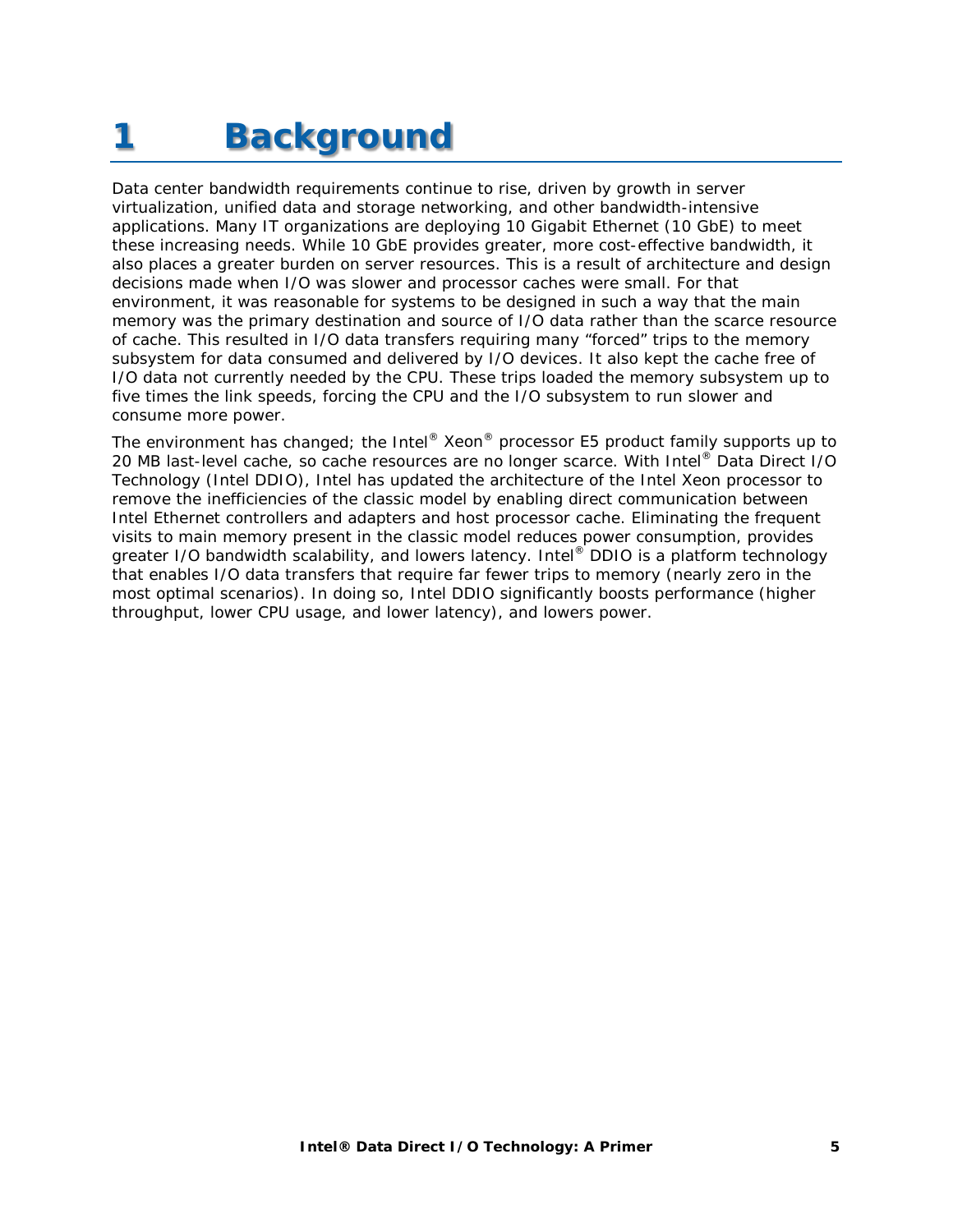# **2 Intel® DDIO: How does it work?**

Simply put, Intel DDIO is a platform technology that improves I/O data processing efficiency for data delivery and data consumption from I/O devices. With Intel DDIO, Intel<sup>®</sup> Ethernet Server Adapters and controllers talk directly to the processor cache without a detour via system memory. Intel DDIO makes the processor cache the primary destination and source of I/O data rather than the main memory. By avoiding multiple reads from and writes to system memory, Intel DDIO reduces latency, increases system I/O bandwidth, and reduces power consumption. Intel DDIO is enabled by default on all Intel Xeon processor E5 based servers and workstation platforms.



#### **Figure 1. With Intel DDIO, Last-Level Cache Is the Main Target for I/O Data**

Intel DDIO functionality is best summarized by studying a data consumption (read) and data delivery (write) operation from an I/O device; these are operations that an I/O device initiates to read and write to host memory. For example, in the case of a network interface card (NIC), an I/O read operation is initiated when that NIC performs a transmit operation, and an I/O write operation is initiated when it receives data from the fabric it is attached to and has to be transferred to the host's memory. In the case of storage, a request generates an I/O read transaction and a response generates an I/O write transaction.

The following sections describe these interactions for a converged network adapter (CNA). In general, these interactions can be generalized for other I/O devices.

### **2.1 NIC Data Consumption/Read Operations**

Data consumption or read operations are initiated by a CNA/NIC when it has a packet to transmit and/or control structures, for example, descriptors to fetch from memory. Intel DDIO technology enables these data consumption operations to be completed with as few trips to memory as possible; in the most optimal case, no trips will be required.

The sequence of operations begins with SW running on the CPU creating a packet and associated data for the NIC to transmit. This involves bringing the data into the CPU's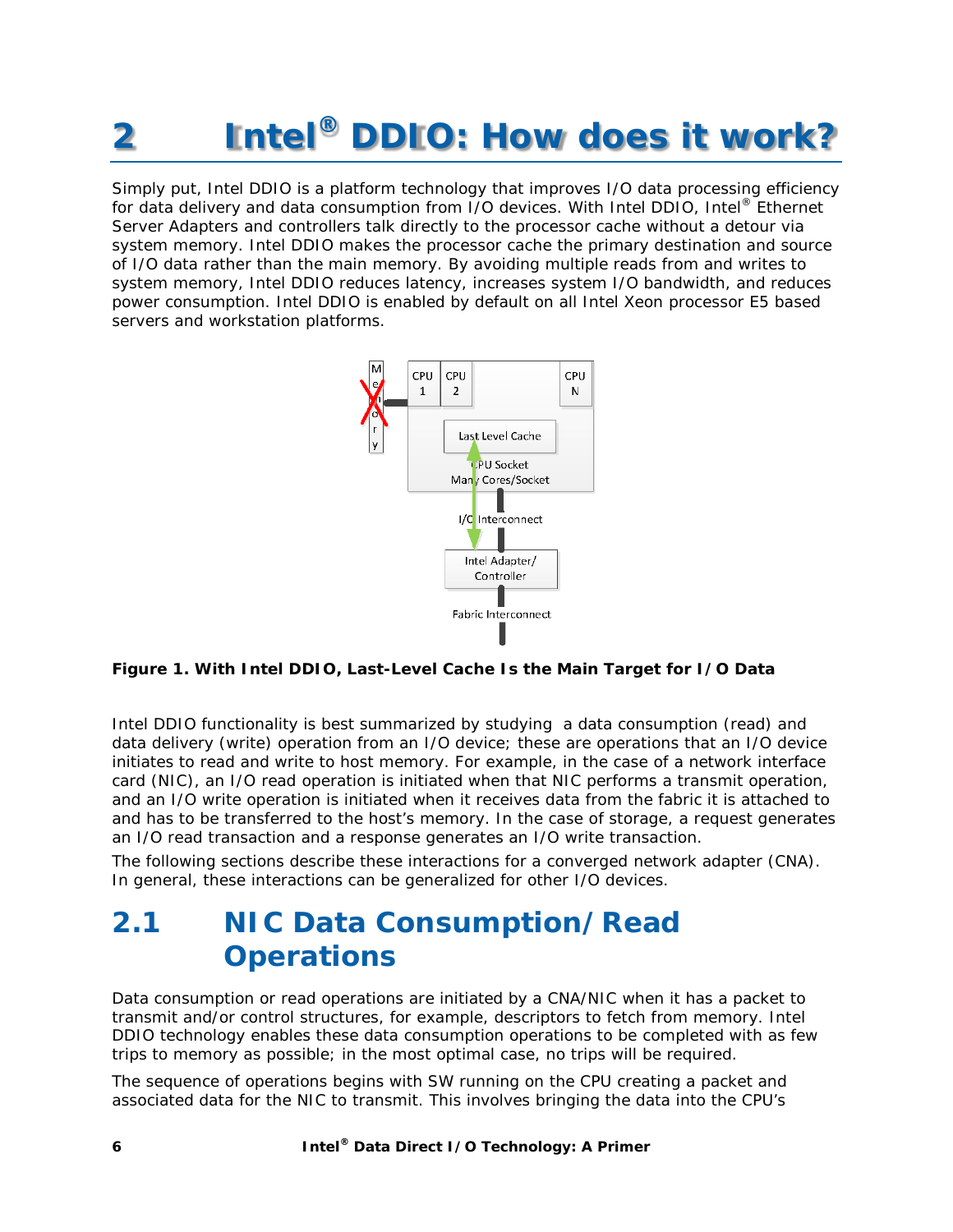caching hierarchy and updating it with data that the NIC eventually reads. This happens when the NIC is notified by SW, once a packet is ready to be transmitted. The underlying steps for this sequence of operations, is different in a system with and without Intel DDIO technology; the following paragraphs describe these differences.

**Figure 2a** and **Figure 2b** illustrate the differences in the sequence of operations that occur for I/O initiated data consumption or read operations on systems with and without Intel DDIO.



#### **Figure 2a. NIC Reads without Intel® DDIO Figure 2b. NIC Reads with Intel® DDIO (bold numbers refer to steps below)**

**Figure 2a**, shows a data consumption or read operation without Intel DDIO technology:

**Step 1:** Software running on the CPU creates a packet, which involves filling an allocated buffer (memory addresses) with new information, as well as control structures with commands for a NIC. These data access operations result in "cache misses" (see Step 2.2 below for explanation) and cause data to be read from memory and into the CPU's caching hierarchy. Once the data is created, the NIC is notified to begin a transmit operation.

**Step 2:** When the NIC receives notification for starting a transmit operation, it first reads control structures and subsequently the packet data. Since the data was very recently created by software running on the CPU, there is a high probability of the data being resident in its caching hierarchy.

**Step 2.1:** Each read operation triggered by the NIC on its PCIe interconnect (for example) causes data to be forwarded from the cache, if present; however, it also causes the data to be evicted from cache, that is, the act of reading by an I/O device causes data to be evicted.

**Step 2.2:** In earlier generations, this read operation also causes a speculative read to be issued to memory in parallel, while the coherency protocol checks if the data happens to be in the CPU's caching hierarchy.

So, at a minimum, a single read operation caused two or three trips to memory, depending on the platform.

**Figure 2b** illustrates the same set of operations on a platform with Intel DDIO technology.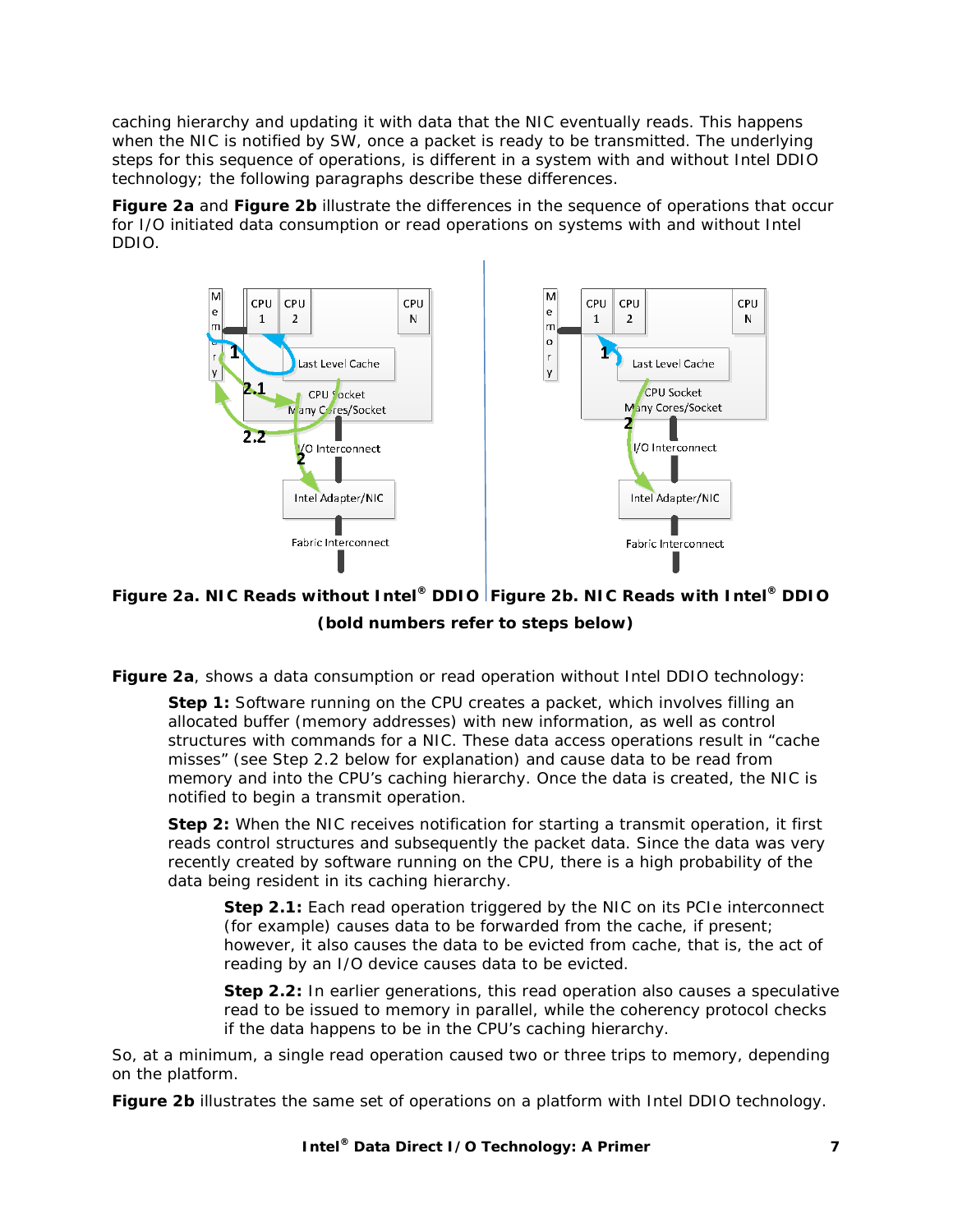**Step 1:** Data access operations associated with creating a packet are satisfied from within the cache. Thus, software running on the CPU does not encounter cache misses, and, therefore does not have to fetch data from memory.

**Step 2:** The read operation initiated by the NIC is satisfied by data from the cache, without causing evictions, that is, the data remains in the cache; since this data is re-used by software, it stays in the cache.

Thus, I/O device data consumption operations with Intel DDIO technology are achieved with fewer trips to memory, and, in the ideal case, no trips to memory. Also, from a CPU caching perspective, the data in the cache is not disturbed by an I/O data consumption operation. It is important to note that an I/O data consumption operation that does not find the data in cache, sources it from memory; this operation does not cause data to be allocated into the caching hierarchy (unlike the case of data delivery operations described below).

### **2.2 NIC Data Delivery/Write Operations**

Data delivery or write operations are initiated by I/O devices when data is transferred to the host from these devices. In the case of a NIC, this occurs when it receives a packet from the network and/or control structures that it needs to pass up to the host software for processing.

Data delivery begins with a NIC receiving a packet from the wire; the received packet and any accompanying control data is transferred to the host for protocol processing. If the protocol processing is successful, the payload from the packet is delivered to a consuming application. This involves bringing the data, as well as any accompanying control structures, into the CPU's caching hierarchy that the SW running on the host eventually reads. The underlying steps for this sequence of operations, is different in a system with and without Intel DDIO technology; the following paragraphs describe these differences.

**Figure 3a** and **Figure 3b** illustrate the differences in the sequence of operations that occur for I/O initiated data delivery or write operations on systems with and without Intel DDIO.



**Figure 3a NIC Writes without Intel® DDIO Figure 3b NIC Writes with Intel® DDIO (bold numbers refer to steps below)**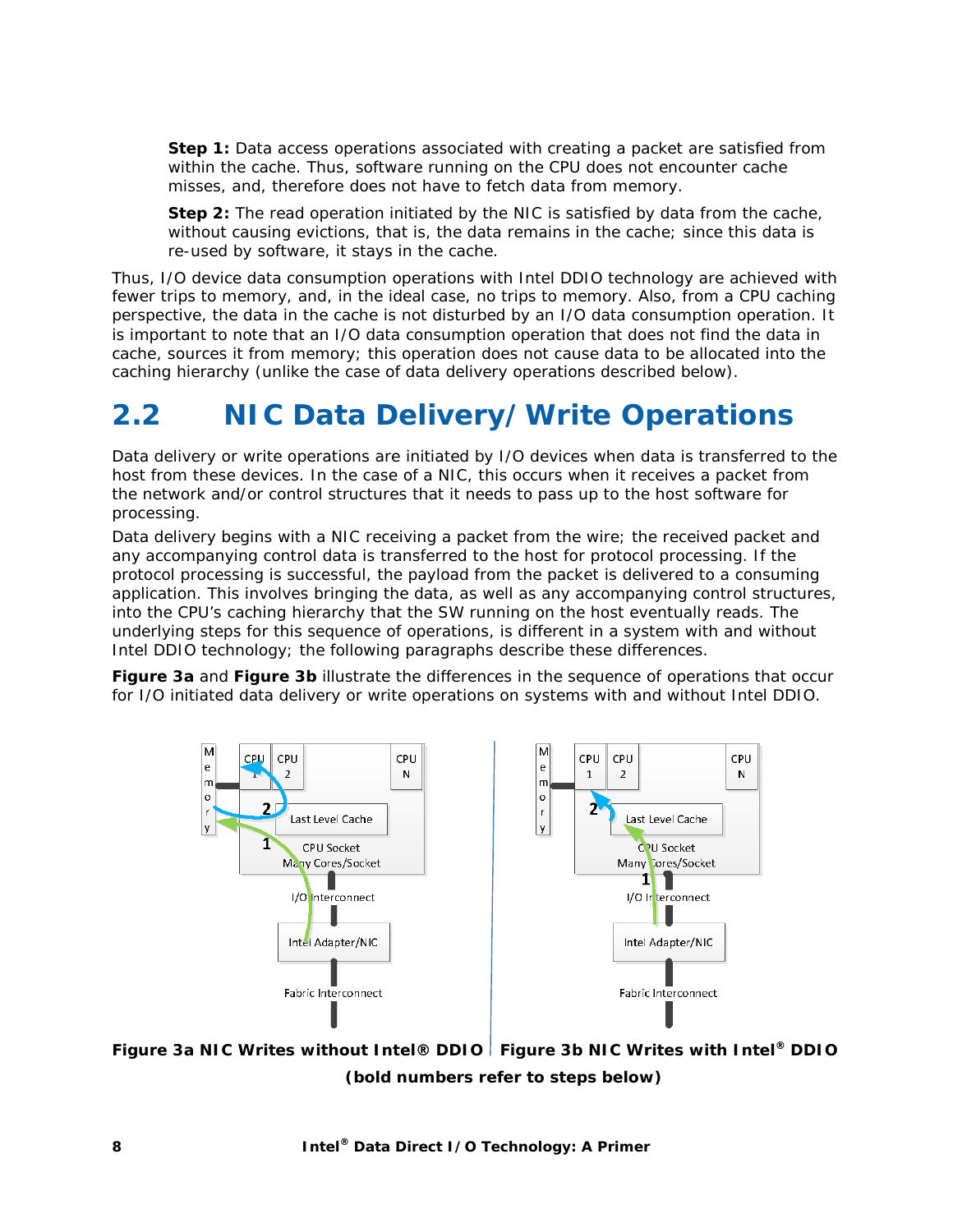**Figure 3a** shows a data delivery or write operation without Intel DDIO technology:

**Step 1:** Data delivery operations have the NIC transferring data (packets or control) to host memory. If the data being delivered happens to be in the CPU's caching hierarchy, it is invalidated.

**Step 2:** SW running on the CPU reads the data to perform processing tasks. These data access operations misses cache (See step 1 above for explanation) and causes data to be read in from memory, into the CPU's caching hierarchy.

**Figure 3b** illustrates the same set of operations on a platform with Intel DDIO technology.

**Step 1:** I/O data delivery uses Write Update or Write Allocate operations (depending on cache residency of the memory addresses to which data is being delivered), which causes data to be delivered to the cache, without going to memory.

**Step 2:** The subsequent read operations initiated by SW are satisfied by data from the cache, without causing cache misses.

Intel DDIO technology enables these data delivery operations to be accomplished with as few trips (including none) to memory as possible with two modes of operation:

- 1. *Write Update*, which causes an in-place update in the cache. If the memory addresses for the data being delivered already exists in the CPU's caching hierarchy, then no trips to memory are needed.
- 2. *Write Allocate*, which causes allocation in the last-level cache of the CPU's caching hierarchy. If the memory addresses for the data being delivered does not exist in the CPU's caching hierarchy, then no trips to memory are needed.

Write Allocate operations are restricted to 10% of the last-level cache; this is a trade-off to prevent cache pollution from data streams that are not consumed by threads running on CPUs or for scenarios where the incoming rate is much faster than the thread is capable of handling. This is NOT a dedicated/reserved cache for I/O (or Intel DDIO). It is fully available to applications running on the CPU. This is fixed and cannot be changed.

Thus, I/O device data delivery operations with Intel DDIO technology are achieved with fewer trips to memory, and in the ideal case, without any trips to memory. Also, from a CPU caching perspective, the data in cache is not disturbed by virtue of an I/O data delivery operation, which creates opportunities for intelligent HW/SW design optimizations.

### **2.3 Intel® DDIO Requires No Industry Enabling**

Inte DDIO is enabled by default on all Intel® Xeon® processor E5 servers and workstations.

Intel DDIO has no hardware dependencies and is invisible to software. No driver changes are required. No OS or VMM changes are required. No application changes are required. All industry I/O devices from IHVs benefit from Intel DDIO including InfiniBand Architecture<sup>®</sup>, Fibre Channel, RAID, and Ethernet. However, Intel Ethernet products with their high performing, stateless architecture excel with Intel DDIO.

### **2.4 Non-Uniform IO Access (NUIOA) Operations**

The Intel® Xeon® processor E5 product family introduces a distinction between whether an

#### **Intel® Data Direct I/O Technology: A Primer 9**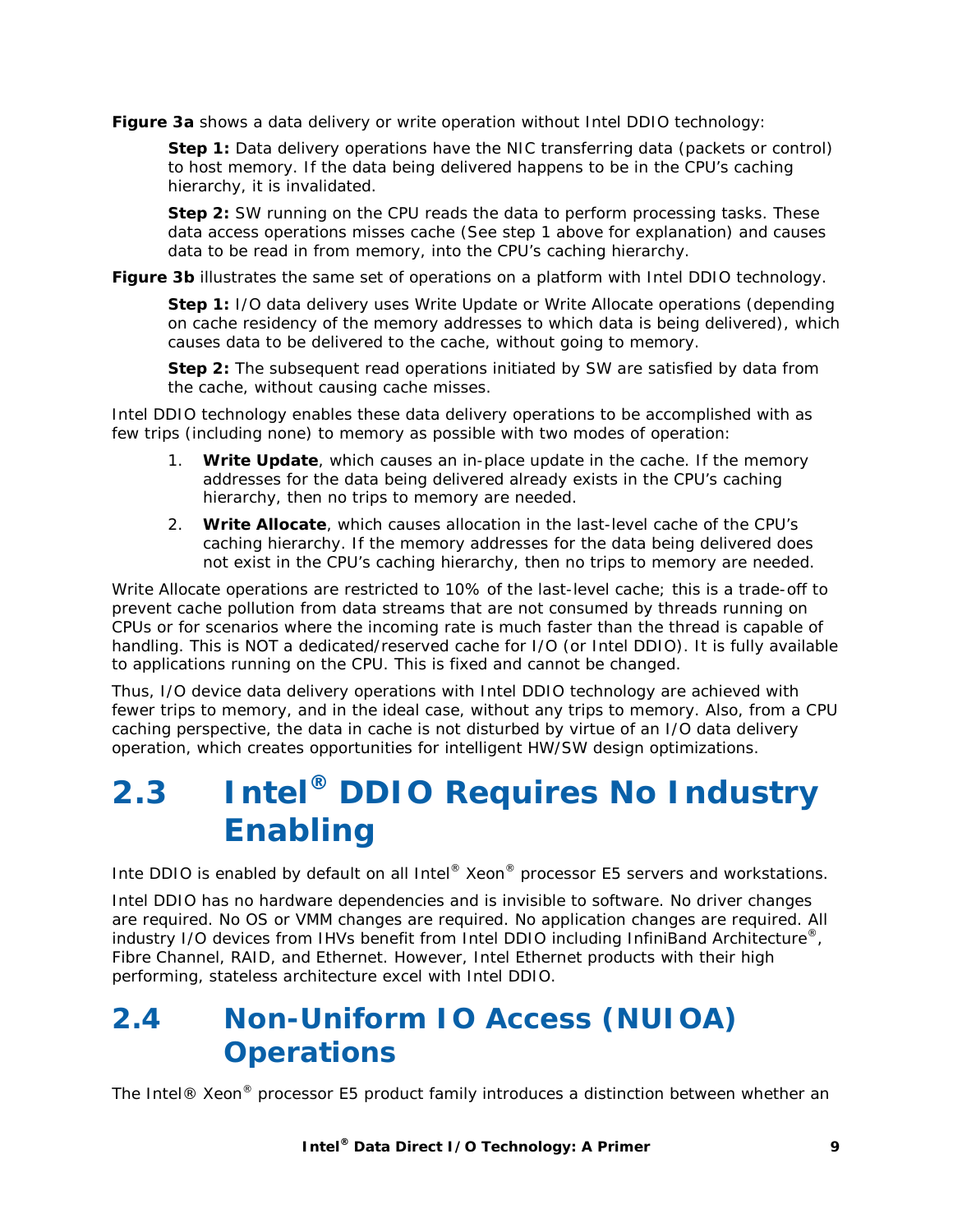I/O adapter is attached directly to the socket where the I/O is consumed/generated ("local") or the I/O has to traverse a QPI link to reach the thread where it is used ("remote"). Currently, Intel DDIO affects only local sockets, so its performance improvement is due to the relative difference in performance between the local socket I/O and remote socket I/O.

While Intel DDIO improves overall I/O performance for a server, not all threads will gain the improvement. To ensure that Intel DDIO's benefits are available to applications where they are most useful, the application can be pinned to particular sockets using Intel DDIO. This arrangement is called socket affinity.

For information about forcing socket affinity, please see the application note, *Process & Interrupt Affinity on Intel® Xeon® Processor E5 Servers with Intel® DDIO Technology.*